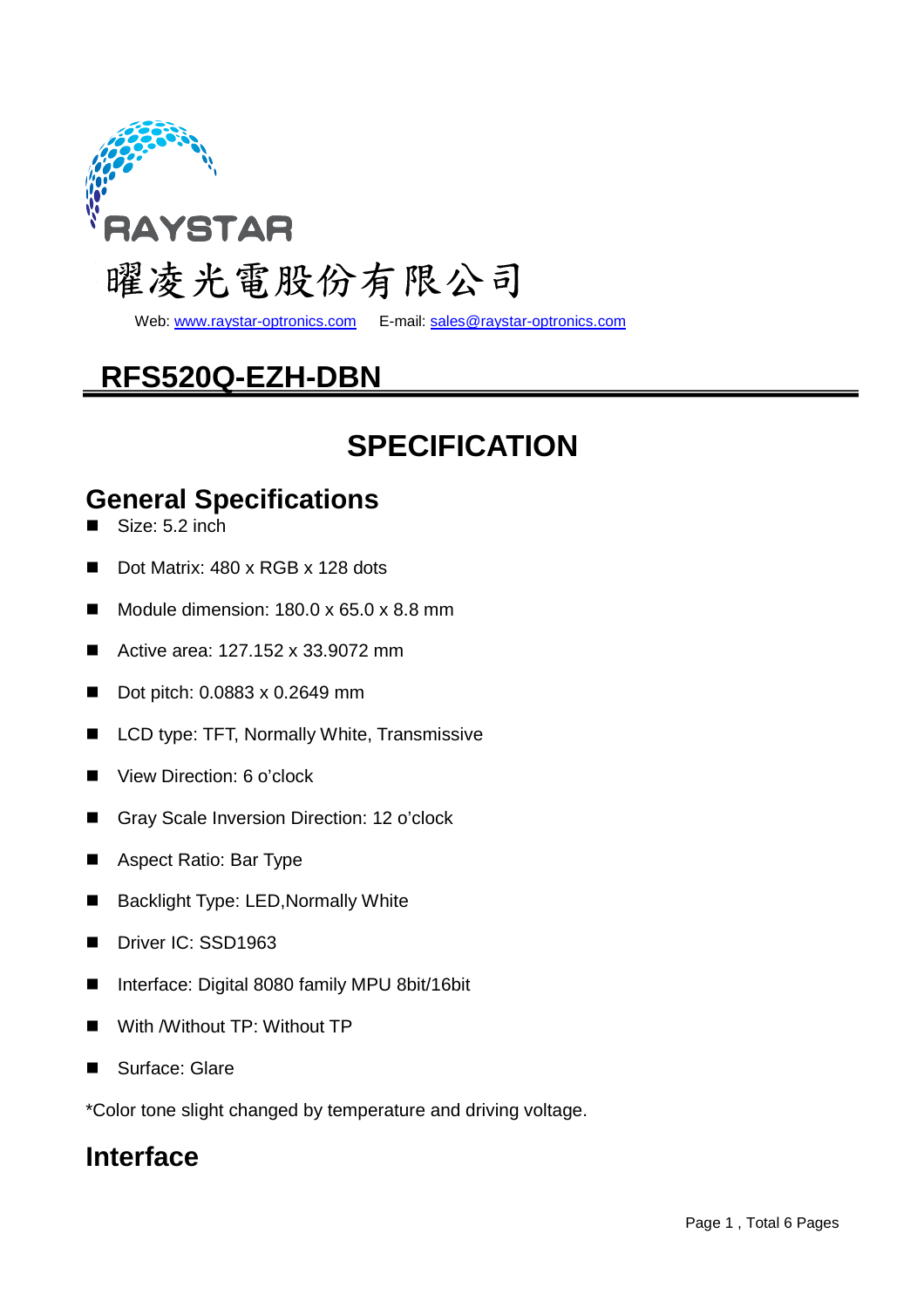

| <u>DATUTAD</u><br><b>LCM PIN Definition</b> |                 | (CON4)                                            |
|---------------------------------------------|-----------------|---------------------------------------------------|
| Pin                                         | <b>Symbol</b>   | <b>Function</b>                                   |
| 1                                           | <b>GND</b>      | System round pin of the IC.                       |
|                                             |                 | Connect to system ground.                         |
| $\overline{2}$                              | <b>VDD</b>      | Power Supply: +3.3V                               |
| 3                                           | BL E            | Backlight control signal, H: On \ L: Off          |
| $\overline{\mathbf{4}}$                     | D/C             | Data/Command select                               |
| $\overline{5}$                              | <b>WR</b>       | Write strobe signal                               |
| $\overline{6}$                              | <b>RD</b>       | Read strobe signal                                |
| 7                                           | DB <sub>0</sub> | Data bus                                          |
| 8                                           | DB1             | Data bus                                          |
| $\boldsymbol{9}$                            | DB <sub>2</sub> | Data bus                                          |
| 10                                          | DB <sub>3</sub> | Data bus                                          |
| 11                                          | DB4             | Data bus                                          |
| 12                                          | DB <sub>5</sub> | Data bus                                          |
| 13                                          | DB <sub>6</sub> | Data bus                                          |
| 14                                          | DB7             | Data bus                                          |
| 15                                          | DB <sub>8</sub> | Data bus (When select 8bits mode, this pin is NC) |
| 16                                          | DB <sub>9</sub> | Data bus (When select 8bits mode, this pin is NC) |
| 17                                          | <b>DB10</b>     | Data bus (When select 8bits mode, this pin is NC) |
| 18                                          | <b>DB11</b>     | Data bus (When select 8bits mode, this pin is NC) |
| 19                                          | <b>DB12</b>     | Data bus (When select 8bits mode, this pin is NC) |
| 20                                          | <b>DB13</b>     | Data bus (When select 8bits mode, this pin is NC) |
| 21                                          | <b>DB14</b>     | Data bus (When select 8bits mode, this pin is NC) |
| 22                                          | <b>DB15</b>     | Data bus (When select 8bits mode, this pin is NC) |
| 23                                          | <b>NC</b>       | No connect                                        |
| $\overline{24}$                             | <b>NC</b>       | No connect                                        |
| 25                                          | <b>CS</b>       | Chip select                                       |
| 26                                          | <b>RESET</b>    | Hardware reset                                    |
| 27                                          | <b>LR</b>       | Right /Left selection; Default R/L is Pull High   |
| 28                                          | UD              | Up/down selection; Default U/D is Pull High       |
| 29                                          | <b>NC</b>       | No connection                                     |
| 30                                          | NC              | No connection                                     |
| 31                                          | <b>NC</b>       | No connection                                     |
| 32                                          | <b>NC</b>       | No connection                                     |
| 33                                          | VLED-           | VLED- for B/L LED inverter (GND)                  |
| 34                                          | VLED-           | VLED- for B/L LED inverter (GND)                  |
| 35                                          | VLED+           | VLED+ for B/L LED inverter (+5V)                  |
| 36                                          | VLED+           | VLED+ for B/L LED inverter (+5V)                  |

## **LCM PIN Definition (CON1)**

| Symbol<br>Pin | <b>Function</b> |
|---------------|-----------------|
|---------------|-----------------|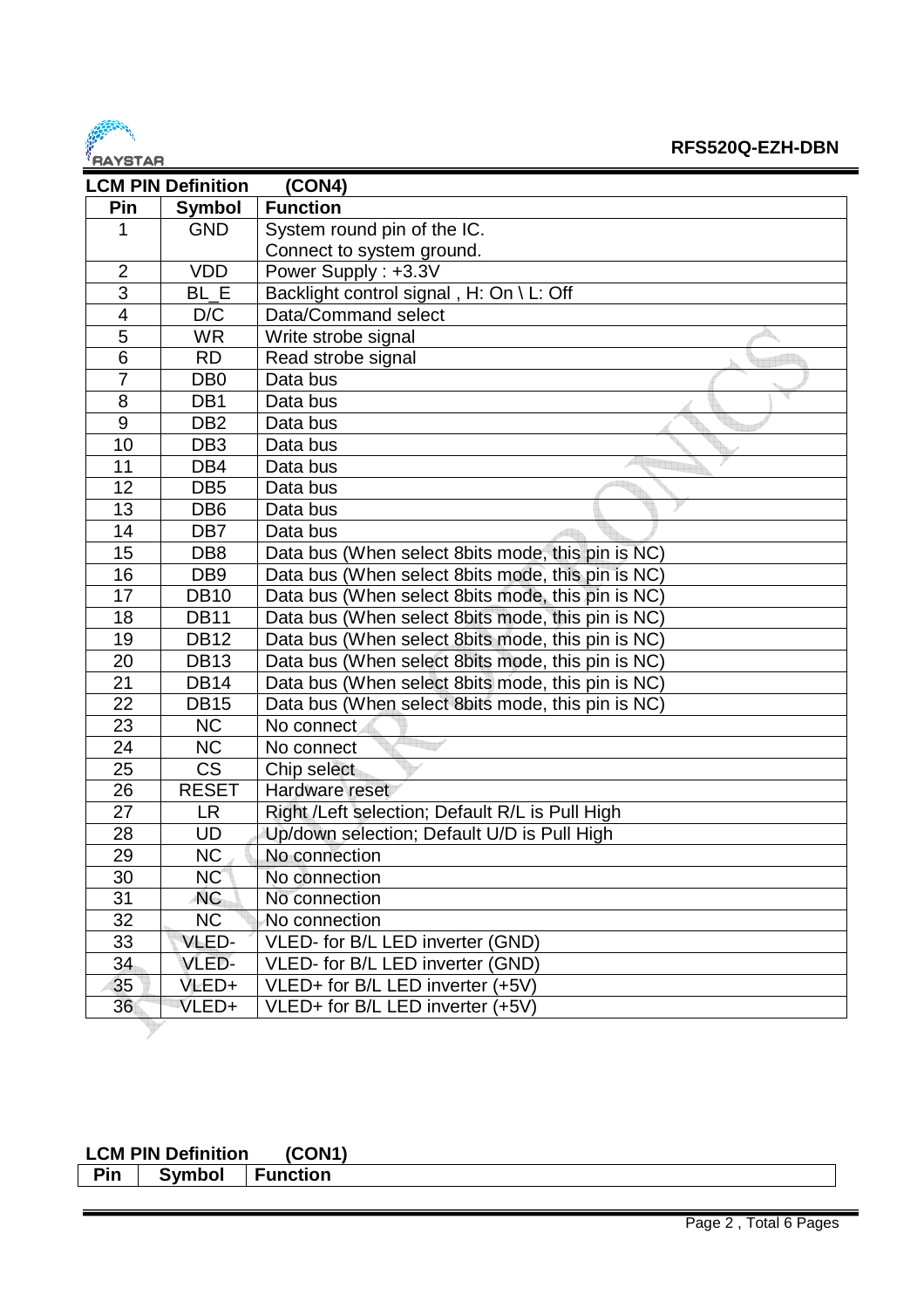

#### **RFS520Q-EZH-DBN**

| .              |                 |                                           |
|----------------|-----------------|-------------------------------------------|
| 1              | NC(FG)          | No connect (Frame Grand)                  |
| $\overline{2}$ | <b>GND</b>      | System round pin of the IC.               |
|                |                 | Connect to system ground.                 |
| 3              | <b>VDD</b>      | Power Supply: +3.3V                       |
| 4              | <b>BLE</b>      | Backlight control signal, H: On \ L: Off  |
| 5              | <b>WR</b>       | Write strobe signal                       |
| 6              | <b>RD</b>       | Read strobe signal                        |
| $\overline{7}$ | <b>CS</b>       | Chip select                               |
| 8              | D/C             | Data/Command select                       |
| 9              | <b>NC</b>       | No connect                                |
| 10             | <b>RESET</b>    | Hardware reset                            |
| 11             | DB <sub>0</sub> | Data bus                                  |
| 12             | DB <sub>1</sub> | Data bus                                  |
| 13             | DB <sub>2</sub> | Data bus                                  |
| 14             | DB <sub>3</sub> | Data bus                                  |
| 15             | DB4             | Data bus                                  |
| 16             | DB <sub>5</sub> | Data bus                                  |
| 17             | DB <sub>6</sub> | Data bus                                  |
| 18             | DB7             | Data bus                                  |
| 19             | <b>NC</b>       | No connect                                |
| 20             | <b>NC</b>       | No connect                                |
| 21             | VLED+           | VLED+ for B/L LED inverter<br>$(+5V)$     |
| 22             | VLED-           | VLED- for B/L LED inverter<br><b>GND)</b> |
| 23             | <b>NC</b>       | No connect                                |
| 24             | <b>NC</b>       | No connect                                |
| 25             | <b>NC</b>       | No connect                                |
| 26             | <b>GND</b>      | Hardware reset                            |
|                |                 |                                           |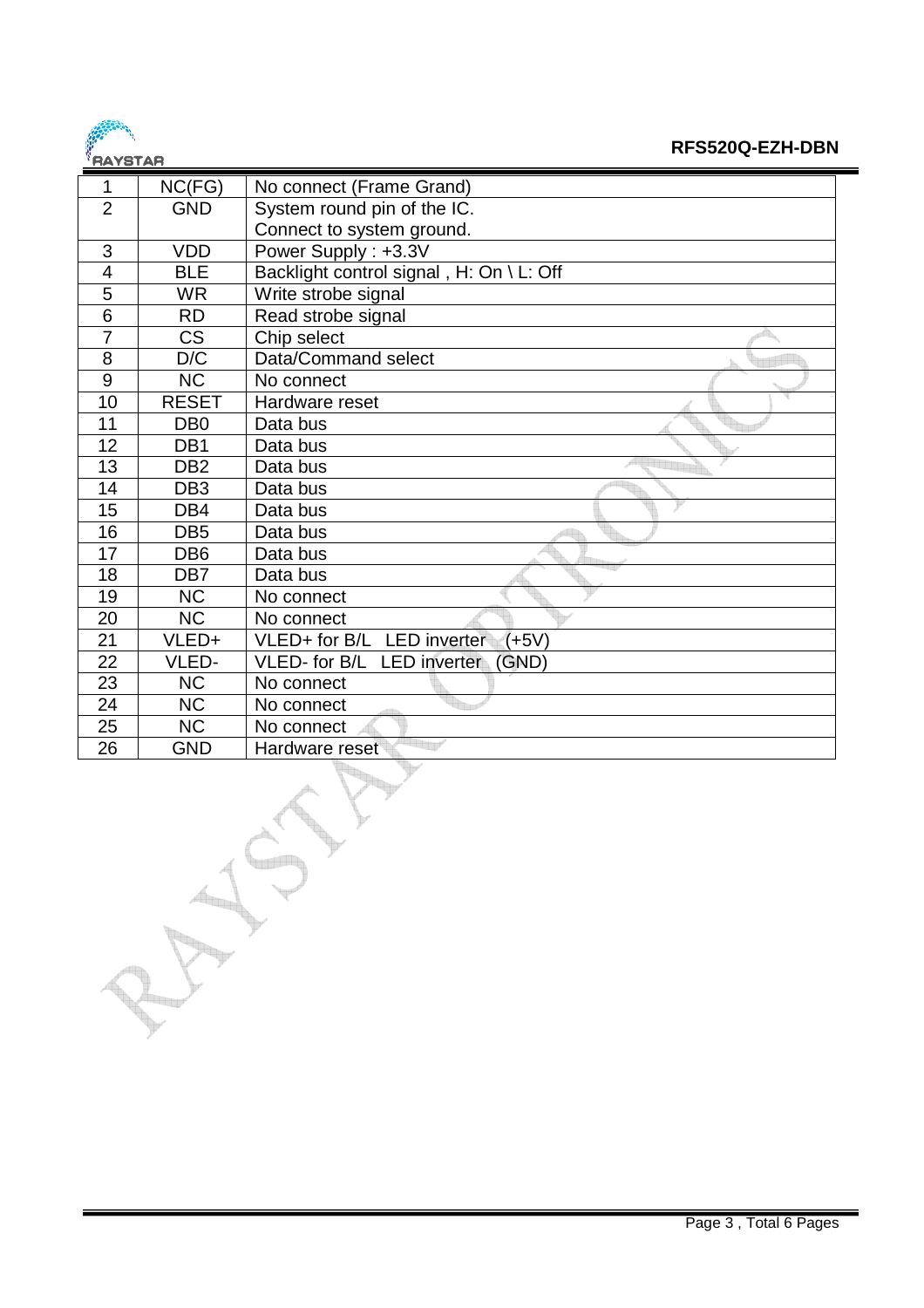

#### **RFS520Q-EZH-DBN**

# **Contour Drawing**

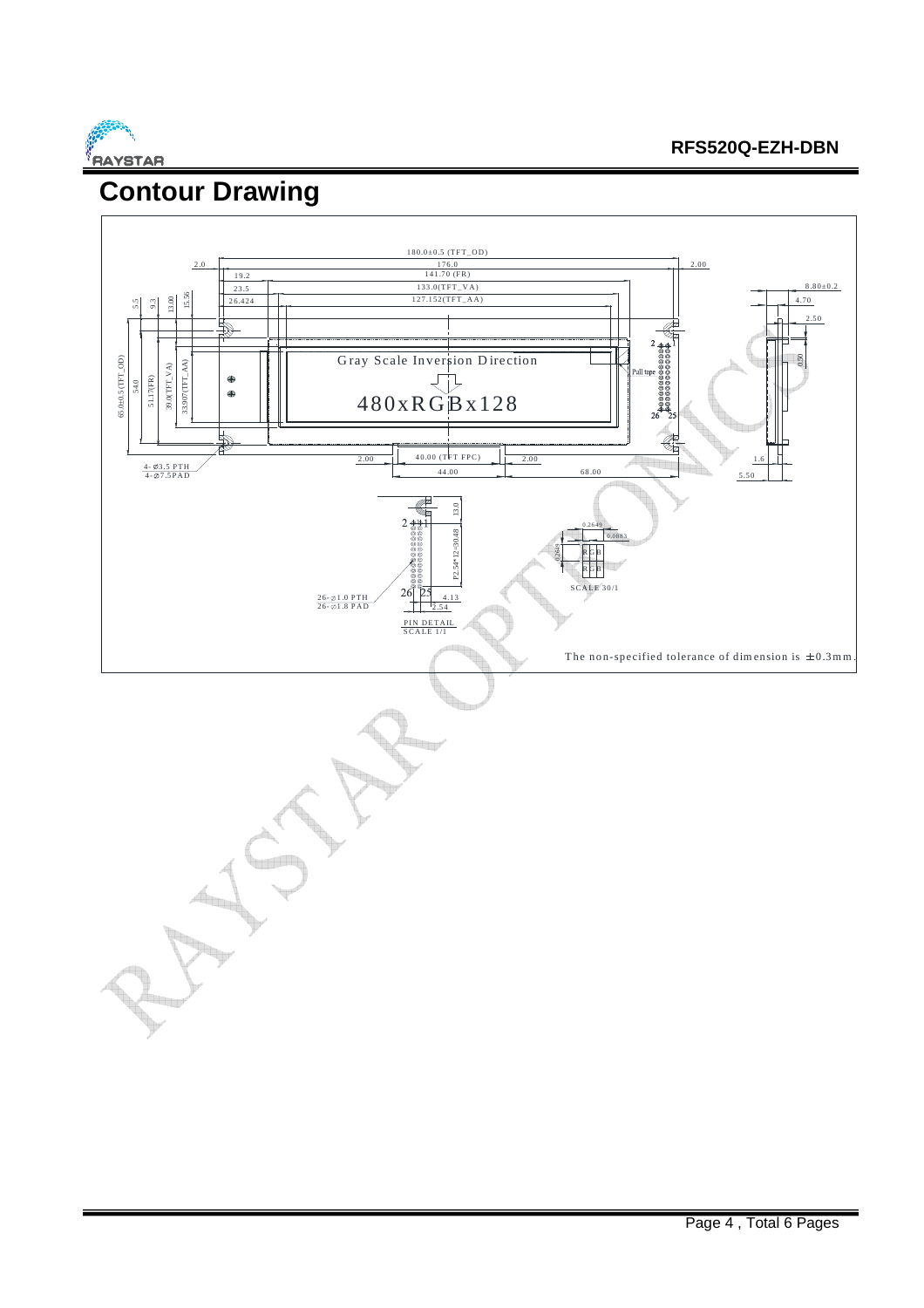

#### **RFS520Q-EZH-DBN**